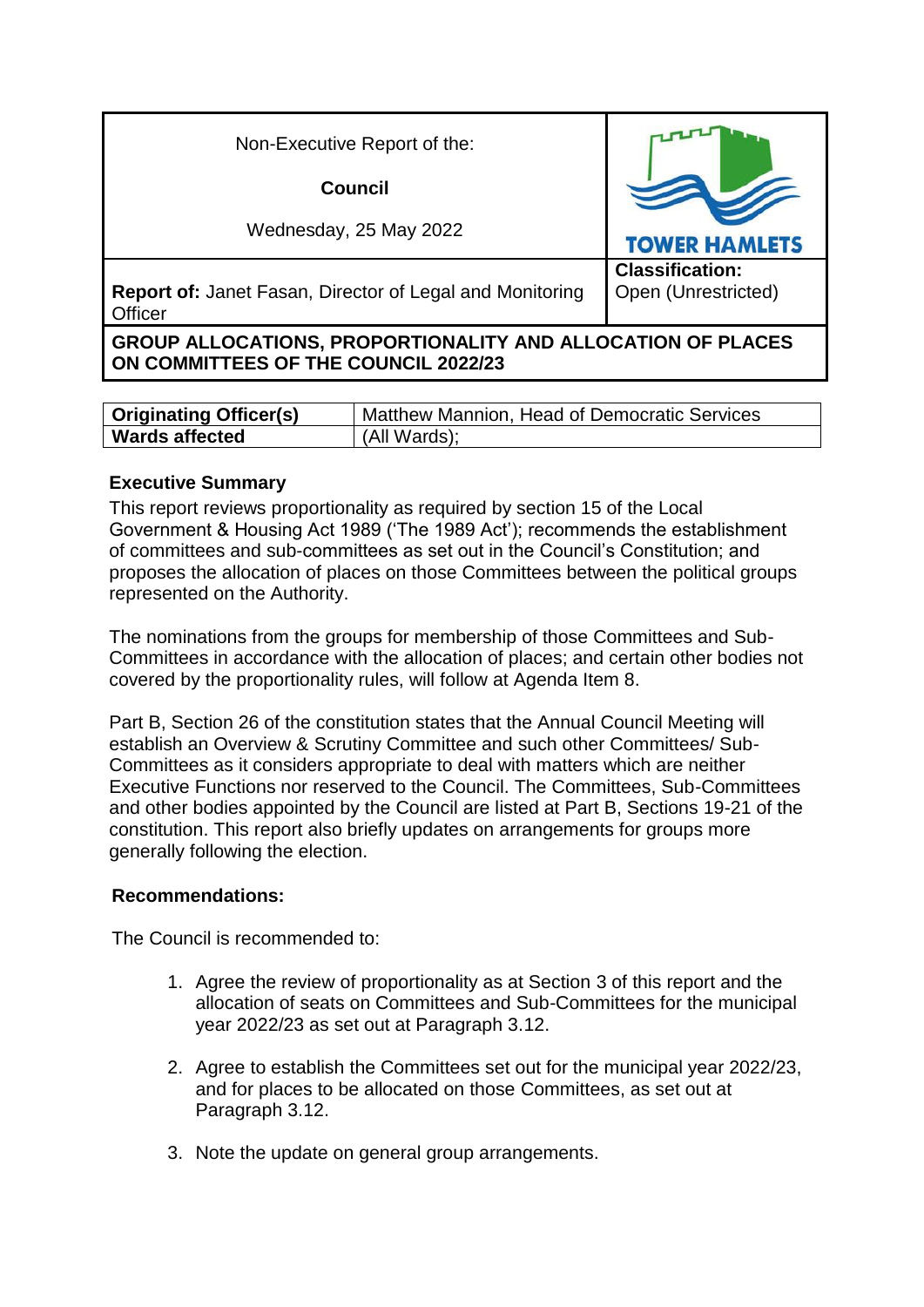# **1. REASONS FOR THE DECISIONS**

1.1 This report establishes the Council's Non-Executive Committees and reviews the proportionality as required by Section 15 of the Local Government and Housing Act 1989 ('The 1989 Act').

# **2. ALTERNATIVE OPTIONS**

2.1 Council could determine a different arrangement of Committees to perform the required decision making and scrutiny functions.

#### **3. DETAILS OF THE REPORT**

3.1 Following the local elections held on 5 May 2022 a number of actions are required to be completed in relation to the Groups on the Council. This report provides Council with a brief update and asks for agreement on a number of matters relating to allocation of seats on Council Committees.

Establishment of Political Groups

- 3.2 Under the Local Government and Housing Act 1989, Members are required to notify the Monitoring Officer and Chief Executive of the formation of any political groups on the Council.
- 3.3 Where political groups are formed the Council will look to provide relevant support and the creation of groups also impacts committee arrangements such as allocation of seats.
- 3.4 The reports on this agenda impacted by the formation of groups are based on the formation of two groups, namely an Aspire Group (of 24 Councillors and the Mayor) and a Labour Group (of 19 Councillors). As two Members are required to form a group the Conservative and Green Councillors are considered to be 'ungrouped'.
- 3.5 Council is asked to note that suitable accommodation and facilities has been provided to the groups at the Town Hall and that, provision has also been made for the ungrouped Conservative and Green Councillors.

Proportionality and Allocation of Seats on Committees

- 3.6 Section 15(1) of the 1989 Act requires the Council at, or as soon as practicable after, the Annual Meeting to carry out a review to determine the allocation to the political groups of seats on the Committees/ Panels of the Council. The principles which must be adopted are:
	- (i) that in relation to each body covered by the Act, all seats are not allocated to the same political group;
	- (ii) that the majority of seats on each body must go to the political group with the majority on the Council (if any):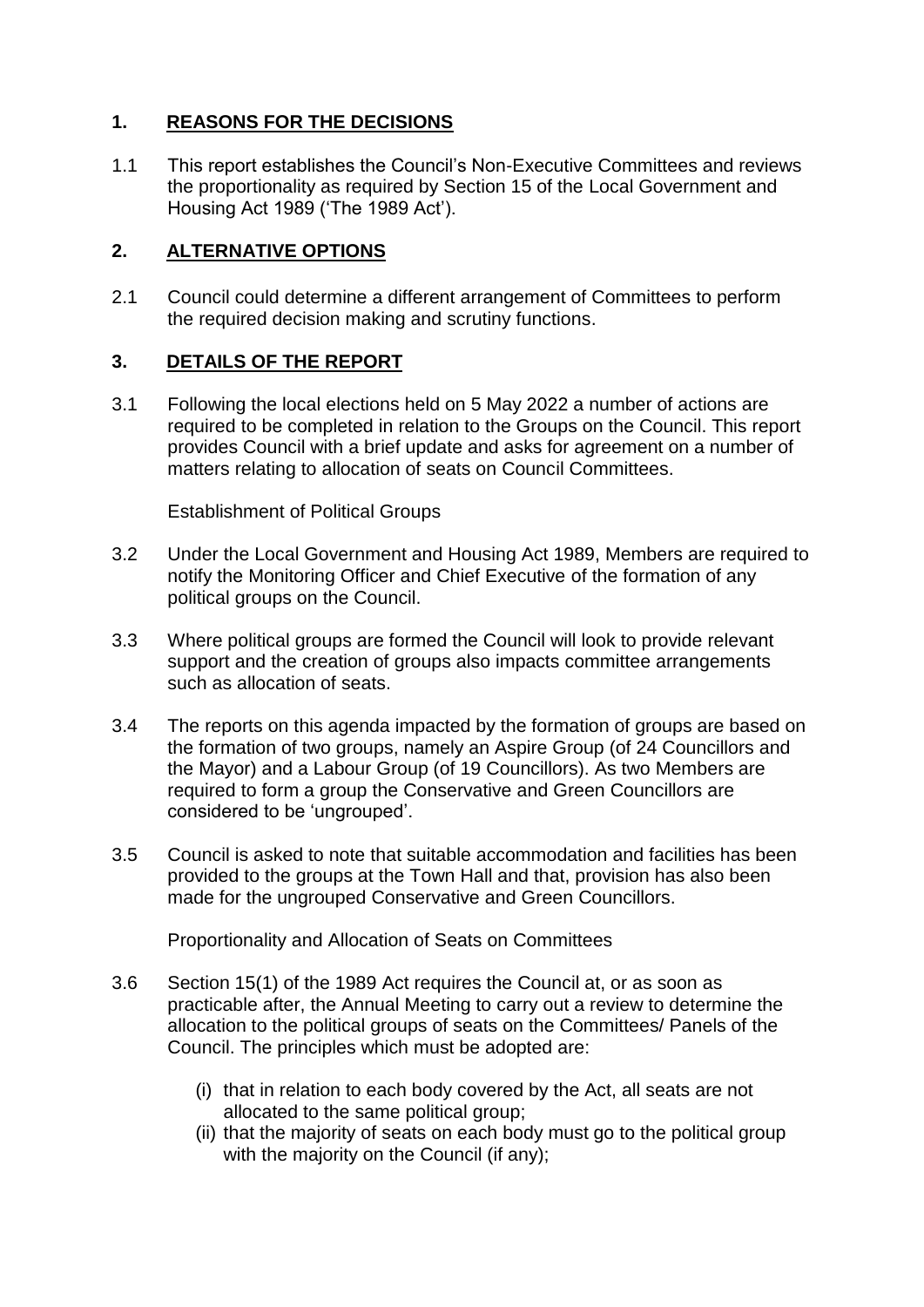- (iii) that subject to (i) and (ii) the number of seats on the total of all the ordinary Committees/ Panels of the authority allocated to each group bears the same proportion as that group's proportion of the seats on the full Council; and
- (iv) that subject to the above three principles, the number of seats on each ordinary Committee of the authority allocated to each political group bears the same proportion as that group's proportion of the seats on the full Council.
- 3.7 Once the political groups have been allocated their places in accordance with the above rules, the Council may appoint ungrouped members to any remaining positions.
- 3.8 Neither the Cabinet, any executive sub-groups of the Cabinet, nor the Tower Hamlets Health and Wellbeing Board, are covered by the requirement for proportionality.

| <b>GROUP</b> | <b>SEATS (on</b> | <b>PROPORTION</b> | <b>ENTITLEMENT</b> (to seats on |
|--------------|------------------|-------------------|---------------------------------|
|              | Council)         | <b>ON COUNCIL</b> | <b>Committees)</b>              |
| Aspire       | 24               | 53.33%            | 37.33 (37)                      |
| Labour       | 19               | 42.22%            | 29.56 (30)                      |
| Ungrouped    | 2                | 0*                | 0*                              |
|              |                  |                   | (remainder of 3 seats which can |
|              |                  |                   | be allocated to ungrouped       |
|              |                  |                   | Councillors)                    |
|              | 45               |                   | 70                              |

3.9 The political proportionality of the Council is as follows:

\* Ungrouped Councillors are not included in the proportionality calculation. As two members are required to form a group the Conservative and Green Councillors are listed under 'ungrouped'.

- 3.10 According to the above calculation the Aspire Group would be entitled to 37 seats on these Committees. However, as the majority group they are entitled to a majority on all Council Committees. Therefore their allocation has been increased to 39 to meet that requirement. The Labour group is entitled to 30 seats as shown in the table below. That leaves one seat on the largest Committee for allocation to an ungrouped Councillor.
- 3.11 In addition, the Strategic Development Committee and the Audit Committee have been increased in size from 8 to 9 Members as even numbered memberships are not as compatible with the current proportionality calculations.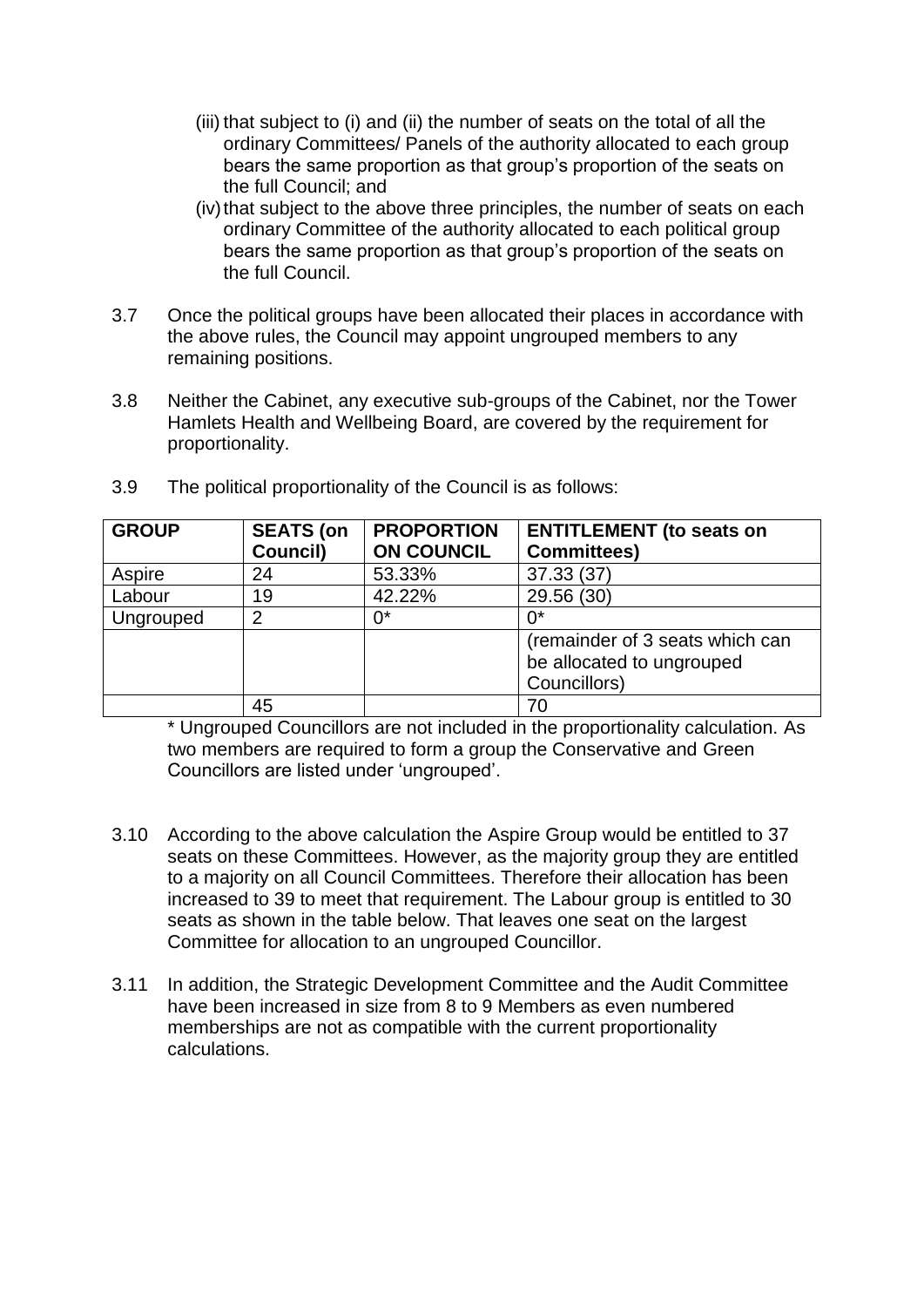3.12 Applying the above principles, the proposed allocation of places on the Committees established by the Council for the municipal year 2022/23 and covered by the requirement for proportionality, are listed below. The allocations for the remainder of the municipal year or until the next review of proportionality, whichever is the sooner, is as follows:

| <b>Committee</b>                                                                    | Total          | Aspire         | Labour         | Ungrouped |
|-------------------------------------------------------------------------------------|----------------|----------------|----------------|-----------|
| Licensing<br><b>Committee</b>                                                       | 15             | 8              | 6              |           |
| <b>Overview</b><br>and Scrutiny<br>(plus 2 co-<br>optees)                           | 9              | 5              | 4              |           |
| <b>General</b><br><b>Purposes</b><br><b>Committee</b>                               | 9              | 5              | 4              |           |
| <b>Audit</b><br><b>Committee</b>                                                    | 9              | 5              | 4              |           |
| <b>Strategic</b><br><b>Development</b><br><b>Committee</b>                          | 9              | 5              | 4              |           |
| <b>Development</b><br><b>Committee</b>                                              | $\overline{7}$ | $\overline{4}$ | 3              |           |
| <b>Pensions</b><br><b>Committee</b>                                                 | $\overline{7}$ | $\overline{4}$ | 3              |           |
| <b>Standards</b><br><b>Advisory</b><br><b>Committee</b><br>(plus $5$ co-<br>optees) | 5              | 3              | $\overline{2}$ |           |
| <b>TOTALS</b>                                                                       | 70             | 39             | 30             | 1         |

- 3.13 This will result in the allocation of all committee places amongst the political groups in accordance with the rules set out in the 1989 Act.
- 3.14 It is for the Overview and Scrutiny Committee to agree arrangements for its own sub-committees and it is due to formally set out its sub-committee arrangements at its upcoming committee meeting. However, for a subcommittee with 7 Members, allocation of places would be as follows:

| <b>Committee</b>                            | Total | Aspire | Labour | Ungrouped |
|---------------------------------------------|-------|--------|--------|-----------|
| <b>Scrutiny</b><br>Sub-<br><b>Committee</b> |       |        |        |           |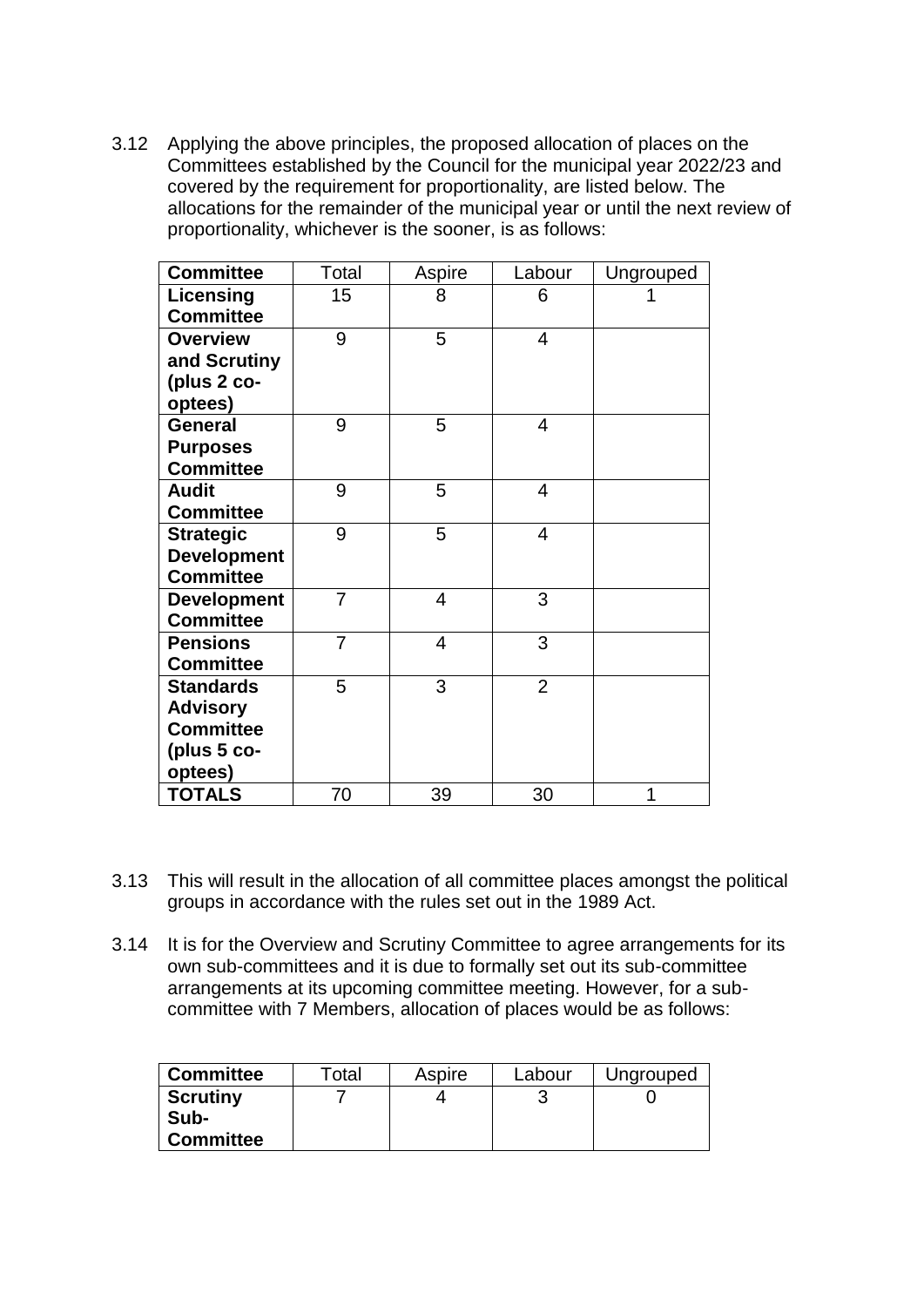# **4. EQUALITIES IMPLICATIONS**

4.1 The purpose of the report is to ensure all political groups receive an appropriate allocation of Non-Executive Committee Seats.

# **5. OTHER STATUTORY IMPLICATIONS**

- 5.1 This section of the report is used to highlight further specific statutory implications that are either not covered in the main body of the report or are required to be highlighted to ensure decision makers give them proper consideration. Examples of other implications may be:
	- Best Value Implications.
	- Consultations,
	- Environmental (including air quality),
	- Risk Management,
	- Crime Reduction,
	- Safeguarding.
	- Data Protection / Privacy Impact Assessment.
- 5.2 None specific to this report.

### **6. COMMENTS OF THE CHIEF FINANCE OFFICER**

6.1 There are no direct financial implications arising from this report.

#### **7. COMMENTS OF LEGAL SERVICES**

- 7.1 The principles of proportionality for allocation of places on committees are set out in Section 15 of the Local Government and Housing Act 1989. These principles require that that the number of seats on the ordinary committees of a relevant authority which are allocated to each political group bears the same proportion to the total of all the seats on the ordinary committees of that authority as is borne by the number of members of that group to the membership of the authority. Further detailed rules for the allocation of seats on committees are set out in the Local Government (Committees and Political Groups) Regulations 1990.
- 7.2 The Council's Constitution requires full council to make appointments to committees, save where this power has been delegated.
- 7.3 The proposals set out in this report comply with the above legislation and guidance, and with the Council's Constitution.

\_\_\_\_\_\_\_\_\_\_\_\_\_\_\_\_\_\_\_\_\_\_\_\_\_\_\_\_\_\_\_\_\_\_\_\_